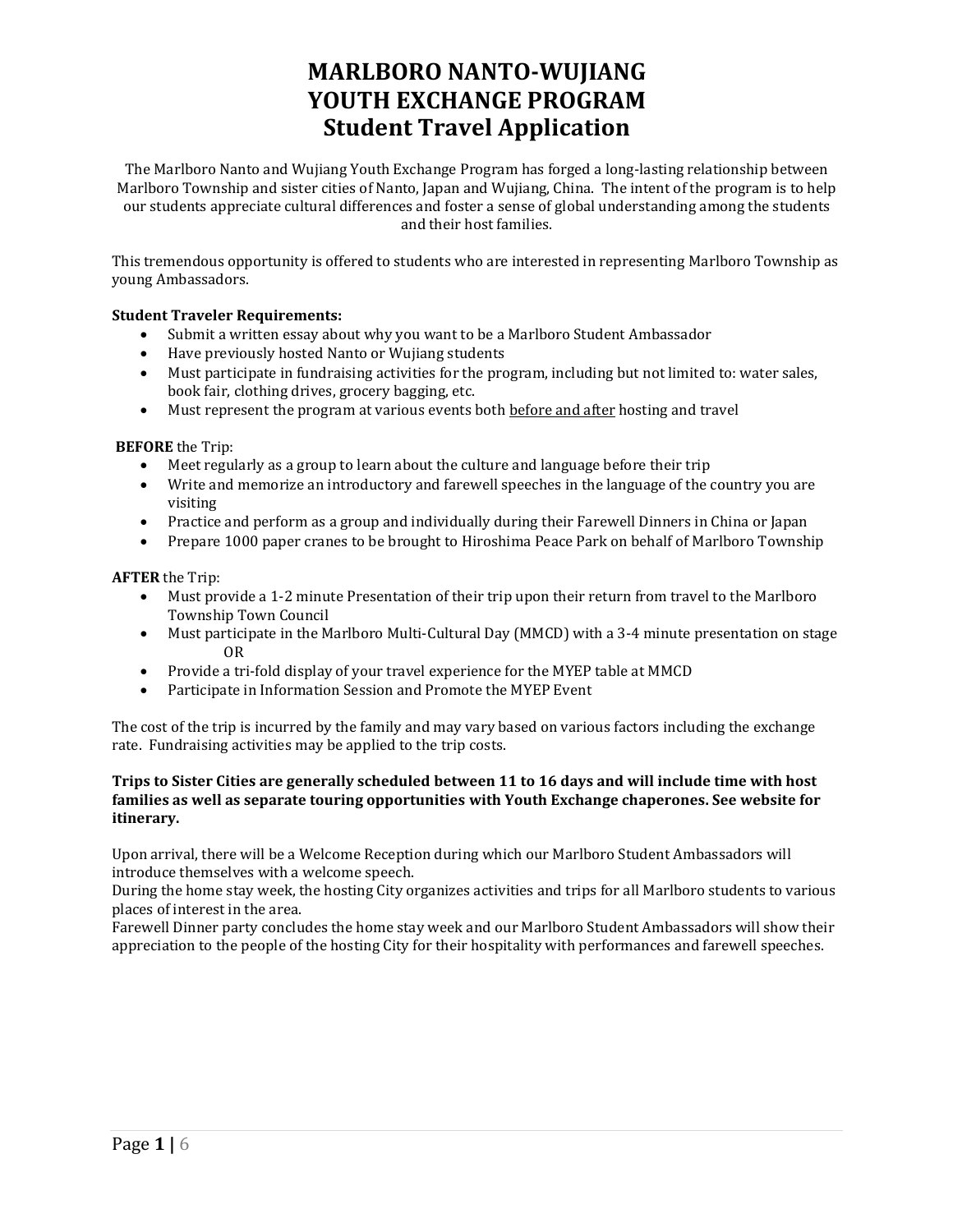# **MARLBORO NANTO-WUJIANG YOUTH EXCHANGE PROGRAM MEDICAL AUTHORIZATION**

On rare occasion, an emergency requiring hospitalization and/or surgery develops. Since minors may not, as a rule, be administered an anesthetic or be operated upon without written consent of the parentis or guardian/s, complete the following statement. This is a safeguard to prevent a dangerous delay in case of an emergency and in the event we are unable to contact the parents or guardian/s.

In the event of injury or illness to our (son/daughter/ward)

| First Name                                                                                                                                                                                         | Last Name |                                                                                                                                                                                                                                                                                                                                                                                                                           | pate of Birth: month/day/year                                                 |
|----------------------------------------------------------------------------------------------------------------------------------------------------------------------------------------------------|-----------|---------------------------------------------------------------------------------------------------------------------------------------------------------------------------------------------------------------------------------------------------------------------------------------------------------------------------------------------------------------------------------------------------------------------------|-------------------------------------------------------------------------------|
| We herby authorize the representatives of the Marlboro Nanto-Wujiang Youth<br>Exchange Program or their officers or agents, to secure treatment deemed<br>medicines, and/or treatment, or surgery. |           |                                                                                                                                                                                                                                                                                                                                                                                                                           | necessary, including the administration of an anesthetic, the prescription of |
|                                                                                                                                                                                                    |           |                                                                                                                                                                                                                                                                                                                                                                                                                           |                                                                               |
| Signature (Parent/Guardian)                                                                                                                                                                        |           | ${\small \texttt{Date:}\footnotesize \hspace*{2.5cm} \begin{picture}(10,10) \put(0,0){\dashbox{0.5}(10,0){ }} \put(15,0){\dashbox{0.5}(10,0){ }} \thicklines \put(15,0){\dashbox{0.5}(10,0){ }} \thicklines \put(15,0){\dashbox{0.5}(10,0){ }} \thicklines \put(15,0){\dashbox{0.5}(10,0){ }} \thicklines \put(15,0){\dashbox{0.5}(10,0){ }} \thicklines \put(15,0){\dashbox{0.5}(10,0){ }} \thicklines \put(15,0){\dash$ |                                                                               |
|                                                                                                                                                                                                    |           |                                                                                                                                                                                                                                                                                                                                                                                                                           |                                                                               |
|                                                                                                                                                                                                    |           |                                                                                                                                                                                                                                                                                                                                                                                                                           |                                                                               |
|                                                                                                                                                                                                    |           |                                                                                                                                                                                                                                                                                                                                                                                                                           |                                                                               |
|                                                                                                                                                                                                    |           | Phone $\#$ :                                                                                                                                                                                                                                                                                                                                                                                                              |                                                                               |
| Food, Medicines or anesthetics to which our child is allergic are:                                                                                                                                 |           |                                                                                                                                                                                                                                                                                                                                                                                                                           |                                                                               |
|                                                                                                                                                                                                    |           |                                                                                                                                                                                                                                                                                                                                                                                                                           |                                                                               |
|                                                                                                                                                                                                    |           |                                                                                                                                                                                                                                                                                                                                                                                                                           |                                                                               |
| or another country should take into account in the event of an emergency.                                                                                                                          |           |                                                                                                                                                                                                                                                                                                                                                                                                                           | Describe medical condition, if any, your child has that a physician in this   |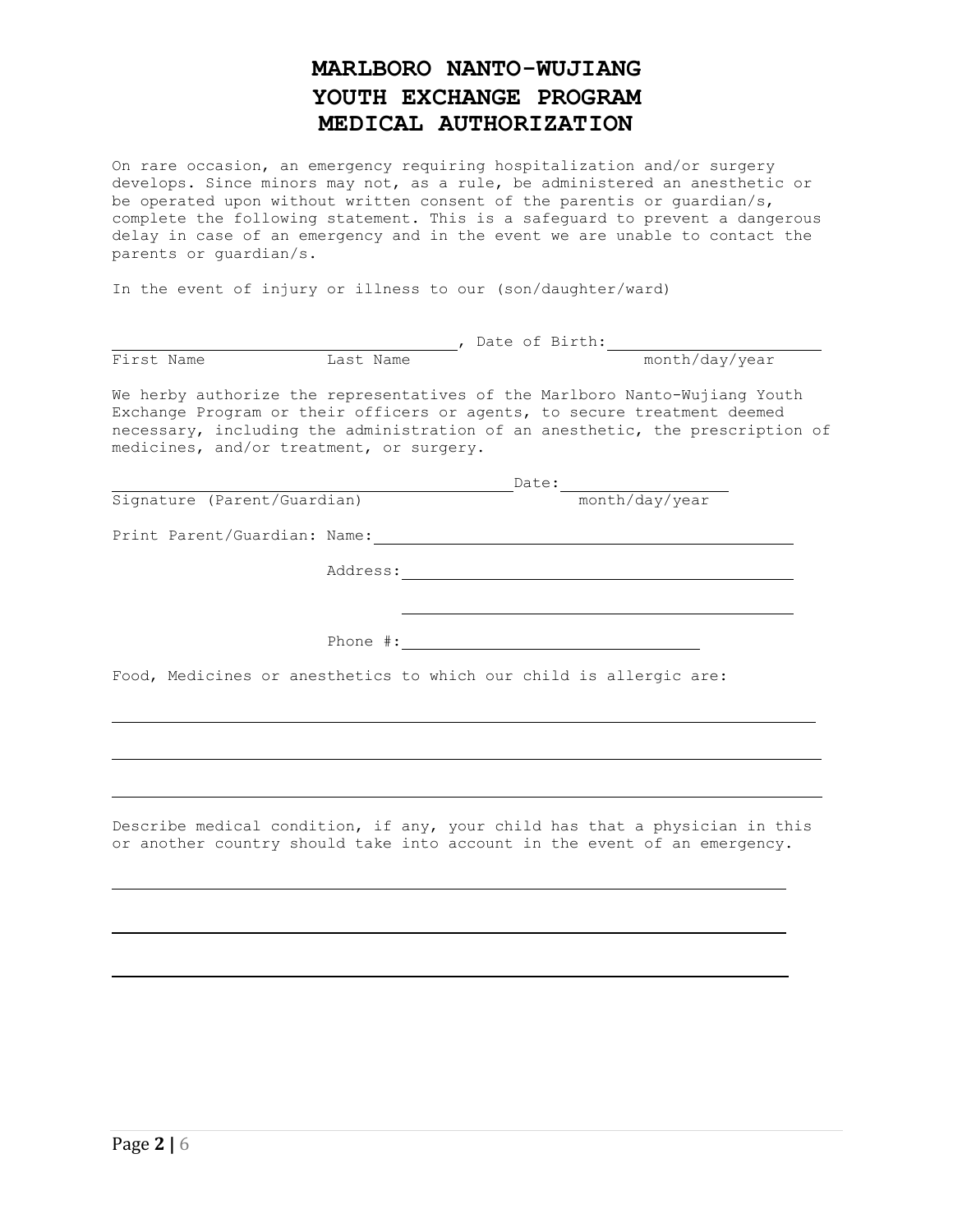# **EMERGENCY CONTACTS, ADDRESSES AND PHONE NUMBERS:**

|          |                                                                                                                                                                                                                                                                                                                                                                    | 1. Name Relationship Relationship                                                                                                                                                                                                 |
|----------|--------------------------------------------------------------------------------------------------------------------------------------------------------------------------------------------------------------------------------------------------------------------------------------------------------------------------------------------------------------------|-----------------------------------------------------------------------------------------------------------------------------------------------------------------------------------------------------------------------------------|
|          |                                                                                                                                                                                                                                                                                                                                                                    |                                                                                                                                                                                                                                   |
|          |                                                                                                                                                                                                                                                                                                                                                                    |                                                                                                                                                                                                                                   |
|          | Phone numbers:                                                                                                                                                                                                                                                                                                                                                     |                                                                                                                                                                                                                                   |
|          |                                                                                                                                                                                                                                                                                                                                                                    |                                                                                                                                                                                                                                   |
|          | $\begin{tabular}{c} \multicolumn{2}{c} {\textbf{Cell:}} \end{tabular}$                                                                                                                                                                                                                                                                                             |                                                                                                                                                                                                                                   |
|          |                                                                                                                                                                                                                                                                                                                                                                    |                                                                                                                                                                                                                                   |
|          |                                                                                                                                                                                                                                                                                                                                                                    |                                                                                                                                                                                                                                   |
|          |                                                                                                                                                                                                                                                                                                                                                                    |                                                                                                                                                                                                                                   |
|          | Phone numbers:                                                                                                                                                                                                                                                                                                                                                     |                                                                                                                                                                                                                                   |
|          | Day: $\overline{\qquad \qquad }$                                                                                                                                                                                                                                                                                                                                   |                                                                                                                                                                                                                                   |
|          | $\begin{picture}(100,10) \put(0,0){\vector(1,0){100}} \put(15,0){\vector(1,0){100}} \put(15,0){\vector(1,0){100}} \put(15,0){\vector(1,0){100}} \put(15,0){\vector(1,0){100}} \put(15,0){\vector(1,0){100}} \put(15,0){\vector(1,0){100}} \put(15,0){\vector(1,0){100}} \put(15,0){\vector(1,0){100}} \put(15,0){\vector(1,0){100}} \put(15,0){\vector(1,0){100}}$ |                                                                                                                                                                                                                                   |
|          |                                                                                                                                                                                                                                                                                                                                                                    |                                                                                                                                                                                                                                   |
|          | Physician's Name<br>Phone was a state of the state of the state of the state of the state of the state of the state of the state of the state of the state of the state of the state of the state of the state of the state of the state of the st                                                                                                                 |                                                                                                                                                                                                                                   |
| Address: |                                                                                                                                                                                                                                                                                                                                                                    |                                                                                                                                                                                                                                   |
|          | mishap which may arise during the Delegation's trip duration.<br>I fully understand and agree to all terms set above.                                                                                                                                                                                                                                              | The members of Marlboro Nanto-Wujiang Youth Exchange Program, Marlboro<br>Township and the Marlboro Improvement and Cultural Fund, Inc., assume no<br>personal liability or collective responsibility in the event an accident or |
|          | Print Parents / guardians first & last name                                                                                                                                                                                                                                                                                                                        |                                                                                                                                                                                                                                   |
|          | Parents / guardians signature                                                                                                                                                                                                                                                                                                                                      | Date                                                                                                                                                                                                                              |
|          | Subscribed and sworn to before me on this                                                                                                                                                                                                                                                                                                                          |                                                                                                                                                                                                                                   |
|          | _____ day of _______________                                                                                                                                                                                                                                                                                                                                       |                                                                                                                                                                                                                                   |
|          |                                                                                                                                                                                                                                                                                                                                                                    |                                                                                                                                                                                                                                   |
| Notary   |                                                                                                                                                                                                                                                                                                                                                                    |                                                                                                                                                                                                                                   |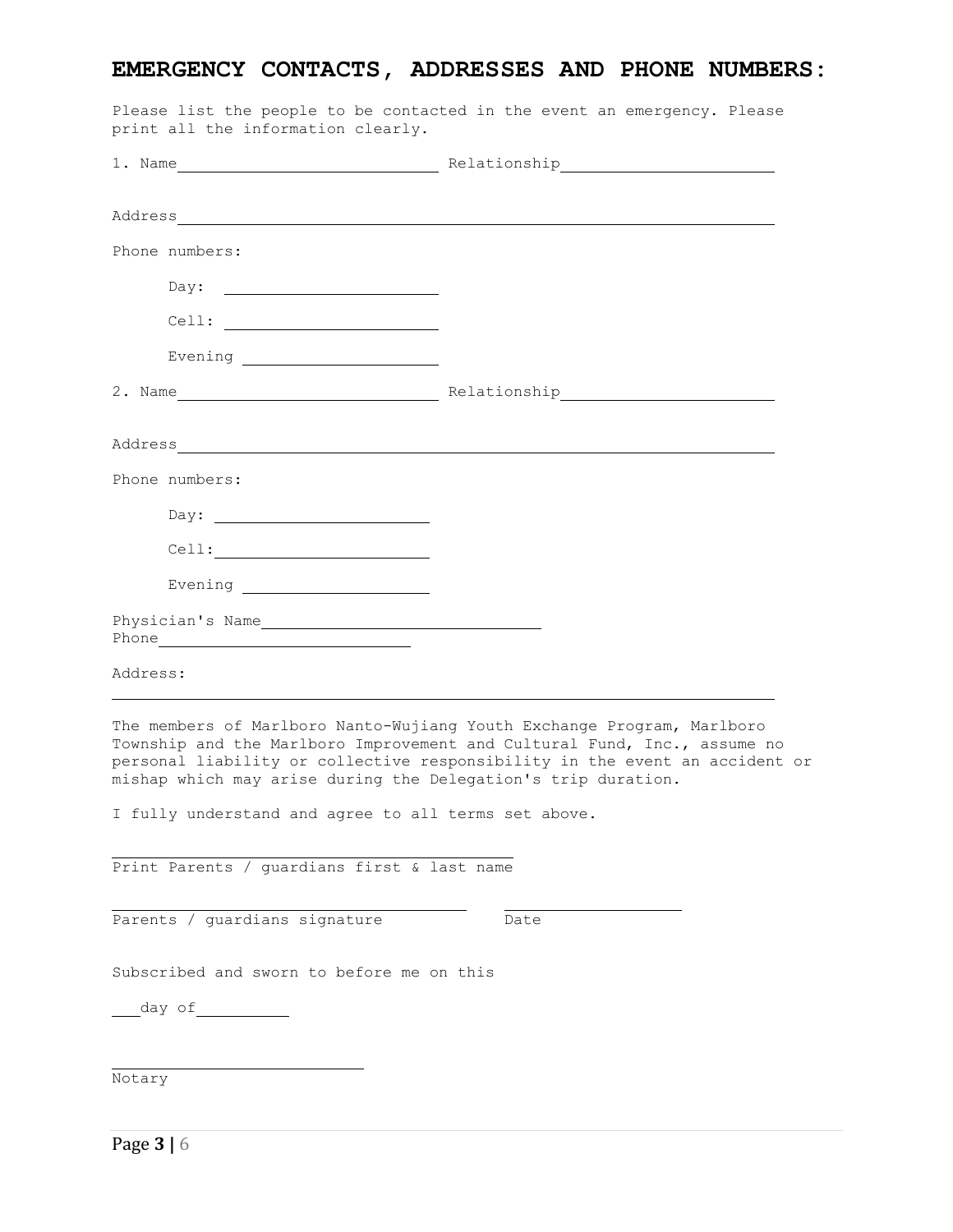# **MARLBORO-NANTO-WUJIANG YOUTH EXCHANGE PROGRAM RULES AND EXPECTATIONS**

These parameters are set with the students' safety in mind. They will help us in keeping the students on task. It will also aid in meeting our responsibilities during the trip and assure that the students will have both a learning experience and fun. All these rules are in compliance with school and district regulations and have been approved by the Marlboro Youth Exchange Program administration. Any student not complying with any of the rules will be subject to township disciplinary action.

### **General Guidelines:**

· Remember that at all times during this trip you are being judged as an individual, a member of your family back home, an Ambassador and an American.

· Respect and be considerate of both the chaperones and the other ambassadors on this trip. The chaperones have a tremendous responsibility to provide for your care and safety. This is not your own vacation. This is a time for you to demonstrate your maturity by going along with the majority of the group. The itinerary has been carefully planned to meet the needs and interests of the entire group.

- · Follow Directions Carefully.
- · No smoking, drinking, or use of profanity.
- · Be aware of your surroundings at all times.
- · Do not leave the group for any reason.
- · If you need to use the restrooms, notify the chaperones before leaving.
- · Always travel in groups of at least three (3).
- · Make an effort to include everyone in all activities.

· Be on time for all appointments. All trips are carefully and timely planned.

· If for some reason you become lost, stay where you are. A chaperone will be constantly checking attendance and will return to the last site to find you. You should always be with a buddy.

· It is your responsibility to calmly, politely, and accurately report any and all problems to a chaperone immediately. Do not take matters into your own hands.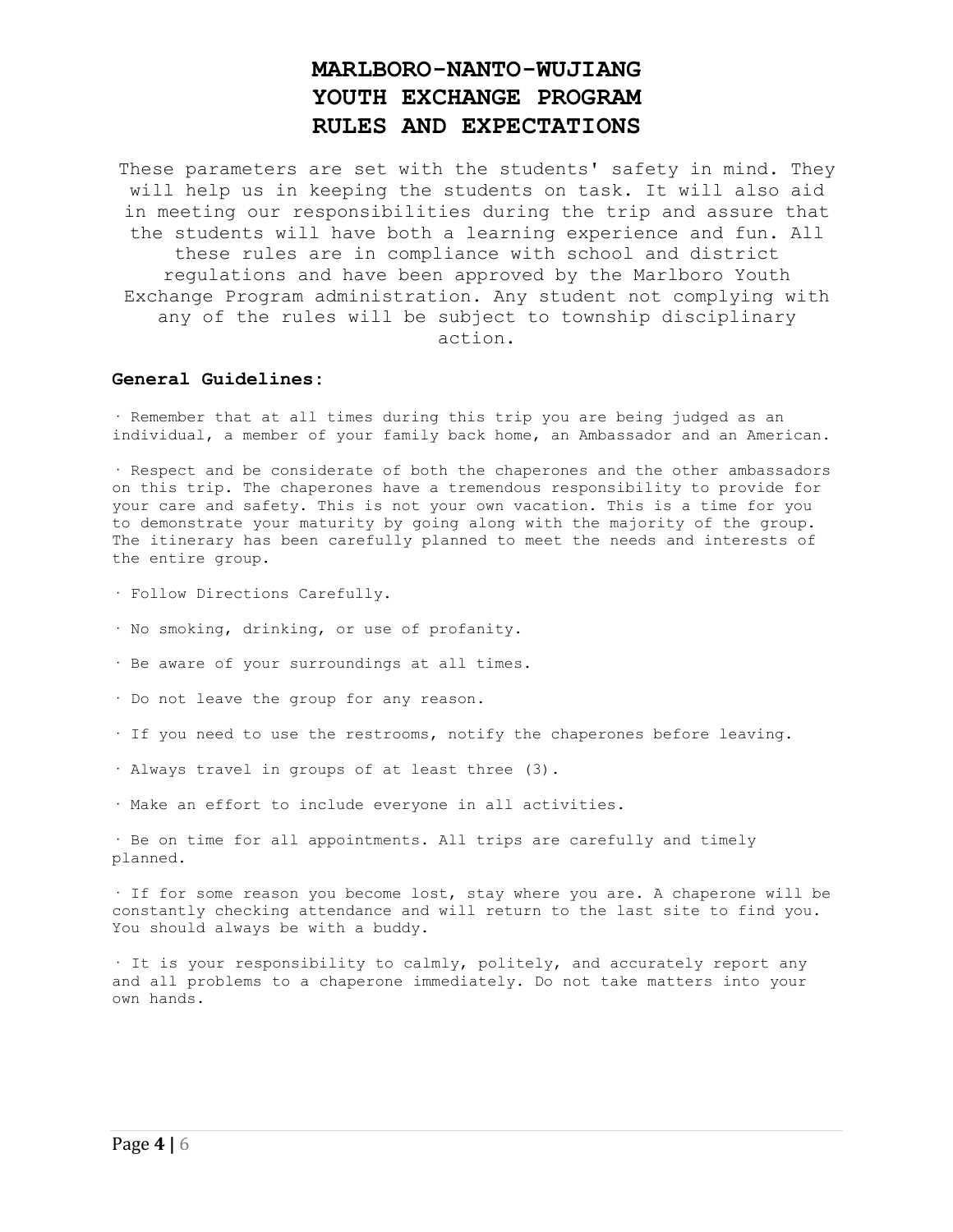## **Airport:**

· Stay with your group at all times. You may think you have a lot of time until a flight, but there may be checking in and boarding procedures, as well as customs, that must be followed.

· All students' luggage will be subject to a search prior to boarding the bus/plane

· Respect others' rights and watch your behavior. No loud talking, running, fooling around, etc.

### **Plane:**

· Do not get out of your seat unnecessarily. Everyone is in the same situation you will be sitting for many hours.

· Respect others' rights to privacy, peace, and quiet, etc. Avoid loud noises, fooling around, loud talking, singing, etc.

#### **Hotel:**

· Your total **cooperation** and good conduct are especially important at the hotel. You and your roommates are personally **responsible** for any damage in the hotel.

· No shouting, running, or inappropriate behavior will be permitted.

· You must **remain** in your assigned room after the time designated by the chaperones. **Do not leave the hotel under any circumstances.**

· Room service, phone calls and pay TV are **not permitted**.

· Respect others' property. Leave the room in a reasonable manner that will not embarrass you or the group. Do not take any items from the hotel rooms (pillows, towels, books). Hotel Kimonos / Yukata may be worn in the hotel, but may not be taken home.

### **For the following infractions, the student parents or legal guardian will be required to pick up their child from the excursion. Yes, parents will need to fly to China/Japan to pick them up!**

· Students are not allowed to possess or consume any alcohol, smoke cigarettes or possess or use any drug paraphernalia during the excursion.

· Students are not allowed to gamble at any point during the excursion.

· Students are not allowed in a room of the opposite sex in the hotel (no boys in a girls' room/no girls in a boys' room) at any time during the trip.

· Any student involved in shoplifting will be in the hands of the police, and his/her parents will have to come and get him/her.

· Students are not allowed to be in possession of any weapons or fire arms.